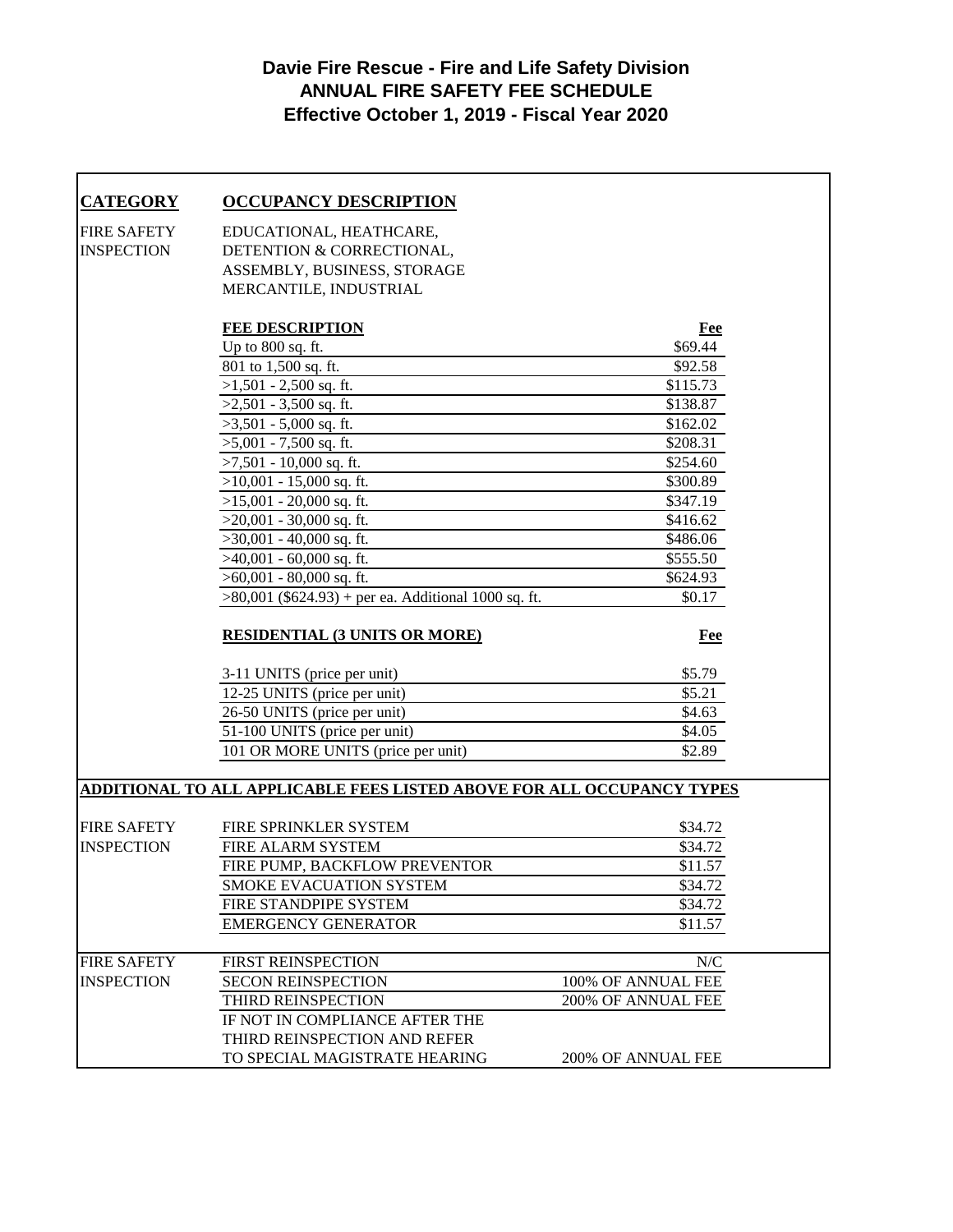## **Davie Fire Rescue - Fire and Life Safety Division ANNUAL FIRE SAFETY FEE SCHEDULE Effective October 1, 2019 - Fiscal Year 2020**

| <b>SPECIAL</b><br><b>SERVICE FEE</b> | <b>SPECIAL INSPECTIONS</b>                                                                                  | Fee                         |                    |
|--------------------------------------|-------------------------------------------------------------------------------------------------------------|-----------------------------|--------------------|
|                                      | <b>INDOOR RETAIL SALES OF LEGAL</b><br>PYROTHECHNICAL ITEMS                                                 | \$46.29                     |                    |
|                                      | STANDBY FIRE WATCH, AFTER HOURS<br>INSPECTIONS (per/hour/per inspector/firefighter)                         | \$115.73                    |                    |
|                                      | ILLEGAL BURN (per incident)                                                                                 | $\overline{$}231.46$        |                    |
|                                      | FALSE ALARMS IN A 12 MONTH                                                                                  |                             |                    |
|                                      | PERIOD (per incident)                                                                                       | <b>Commercial</b>           | <b>Residential</b> |
|                                      |                                                                                                             | No Charge<br>1st Occurrence | No Charge          |
|                                      |                                                                                                             | 2nd Occurrence<br>\$115.73  | No Charge          |
|                                      |                                                                                                             | \$289.32<br>3rd Occurrence  | \$115.73           |
|                                      |                                                                                                             | \$289.32<br>4th Occurrence  | \$115.73           |
|                                      |                                                                                                             | \$289.32<br>5th Occurrence  | \$115.73           |
|                                      |                                                                                                             | \$289.32<br>6th Occurrence  | \$115.73           |
|                                      | Recurring                                                                                                   | \$289.32                    | \$115.73           |
| <b>FIRE SAFETY</b>                   | FIRE HYDRANT FLOW TEST                                                                                      | \$173.59                    |                    |
| <b>INSPECTION</b>                    | (per site, per test, paid in advance)                                                                       |                             |                    |
|                                      | NON-PROFIT: PUBLIC SCHOOLS,                                                                                 | NO CHARGE                   |                    |
|                                      | AGRICULTURAL, HOUSES OF                                                                                     |                             |                    |
|                                      | <b>WORSHIP</b>                                                                                              |                             |                    |
| <b>FIRE SAFETY</b>                   |                                                                                                             |                             |                    |
| <b>INSPECTION</b>                    | FIXED FIRE SUPPRESSION SYSTEMS                                                                              |                             |                    |
|                                      | (PERFORMED 6 MONTHS AFTER THE                                                                               |                             |                    |
|                                      | <b>CERTIFICATION DATE ON TAG)</b>                                                                           |                             |                    |
|                                      | ONE CYLINDER-UP TO 6 HEADS                                                                                  | \$46.29                     |                    |
|                                      | TWO CYLINDERS-UP TO 12 HEADS                                                                                | \$92.58                     |                    |
| <b>FIRE SAFETY</b>                   | MOBILE HOME & RECREATIONAL                                                                                  |                             |                    |
| <b>INSPECTION</b>                    | VEHICLE PARKS - COMMON AREAS                                                                                |                             |                    |
|                                      | OFFICES, REC HALLS, LAUNDRY                                                                                 | USE THE SQUARE FOOTAGE      |                    |
|                                      | FACILITIES, ETC.                                                                                            | FEE SCHEDULE FOR            |                    |
|                                      |                                                                                                             | <b>OCCUPANCIES</b>          |                    |
|                                      |                                                                                                             |                             |                    |
|                                      | Note: This fee schedule will automatically adjust upward annually on October 1st of each year utilizing the |                             |                    |
|                                      | Consumer Price Index for all Urban Consumers (CPI-U) for Miami-Fort Lauderdale, FL.                         |                             |                    |